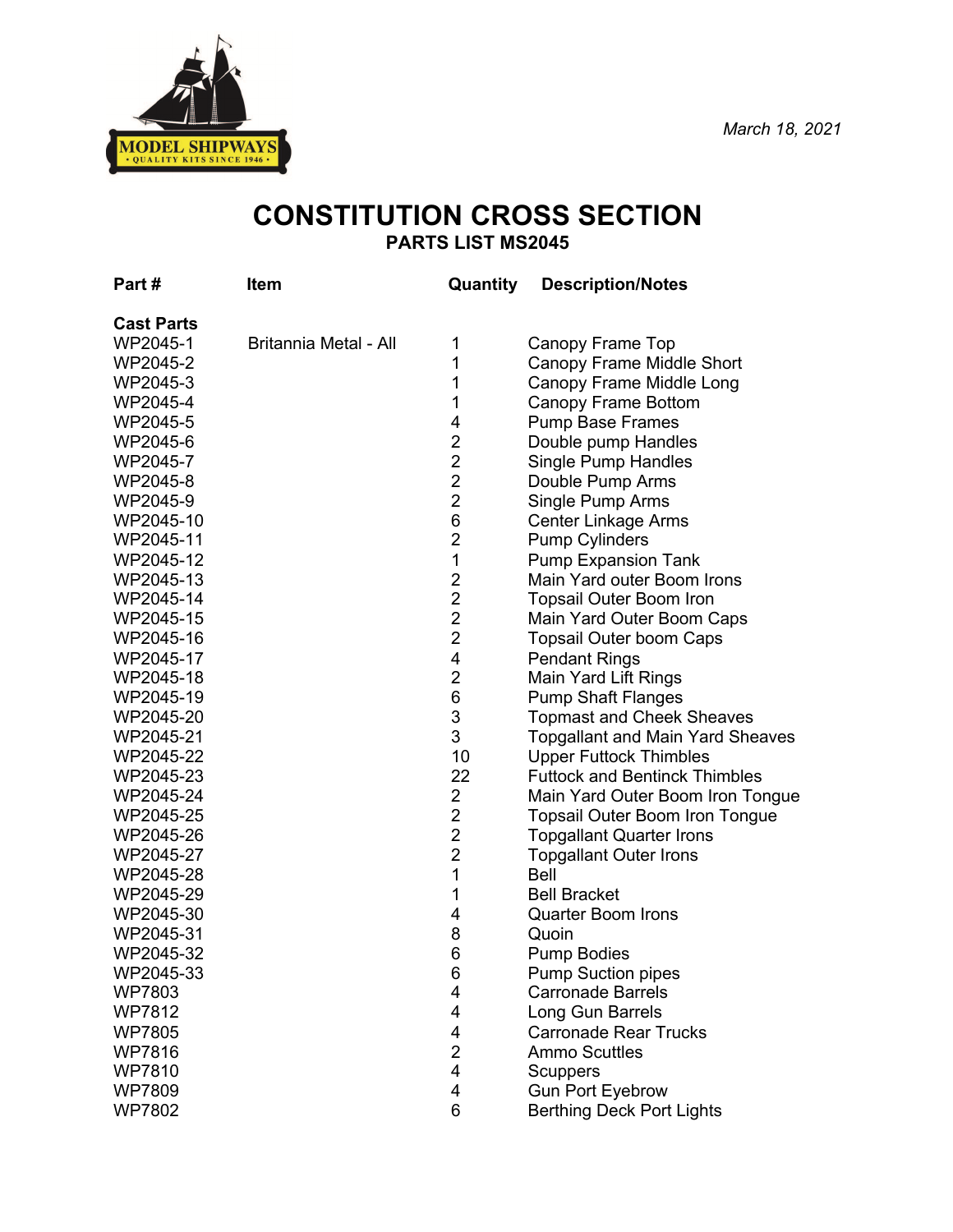### **Miscellaneous Fittings and Materials**

| 1/8"Bullseye              | 4              | Wood                                 |
|---------------------------|----------------|--------------------------------------|
| 3/16"Bullseye             | 4              | Wood                                 |
| 3/16" Deadeye             | 40             | Wood                                 |
| 3mm Single Block          | 40             | Wood                                 |
| 3mm Double Block          | 40             | Wood                                 |
| 4mm Single Block          | 10             | Wood                                 |
| 4mm Double Block          | 10             | Wood                                 |
| 5mm Single Block          | 10             | Wood                                 |
| 5mm Double Block          | 10             | Wood                                 |
| 5mm Triple Block          | 10             | Wood                                 |
| <b>Barrel</b>             | 4              | Wood                                 |
| Barrel                    | 8              | Wood                                 |
| <b>Barrel</b>             | 4              | Wood                                 |
| <b>Mast Pendant</b>       | 1              | Fabric                               |
| <b>Split Rings</b>        | 8              | <b>Brass</b>                         |
| 1/32" x 12" Brass Rod     |                | Cannon Ball Rack, Boarding Pikes     |
| 1/64" x 1/16" x12"        | $\overline{2}$ | <b>Brass Flat Bar</b>                |
| 28 Gauge Soft Wire        | 10ft.          | Stropping deadeyes, Eyebolts         |
| 1/4" Copper Foil          | 20yds.         | Hull Sheathing                       |
| <b>Jackstays</b>          | 50             | Eyebolts on Yards, Cap Rail, Gangway |
| 5mm Jackstays             | 50             | Eye Bolts                            |
| <b>Cannon Balls</b>       | 14             | <b>Beads</b>                         |
| <b>Belaying Pins</b>      | 50             | <b>Brass</b>                         |
| Netting Fabric 2-1/2 x 9" | 1              | <b>Hammock Netting</b>               |
| <b>Gray Gravel</b>        | 80cc           | <b>Ballast</b>                       |
|                           |                | 3                                    |

# **Rigging Line**

| WP1241        | .008" Diameter Beige | 30yds. | Used to seize knots. |
|---------------|----------------------|--------|----------------------|
| WP1246        | .012" Diameter Beige | 5yds.  | Used for Halyard     |
| <b>WP1242</b> | .020 Diameter Beige  | 30yds. | Used for lines.      |
| <b>WP1244</b> | .041 Diameter Beige  | 20yds. | Used on guns.        |
| WP1218        | .008 Diameter Black  | 30yds. | Used to seize knots. |
| WP1210        | .020 Diameter Black  | 50yds. | Used for lines.      |
| WP1215        | .040" Diameter Black | 15yds. | Shroud lines         |

## **Photo Etched Brass Sheets**

|                                                                                                     | Located on top of cap rail.    |
|-----------------------------------------------------------------------------------------------------|--------------------------------|
|                                                                                                     | From channel Deadeyes to hull. |
|                                                                                                     | Used in rigging lines          |
|                                                                                                     | Used on Gun Ports              |
| <b>Hammock Stanchions</b><br><b>Chain Plates</b><br>Small and Large Hooks<br><b>Gun Port Hinges</b> |                                |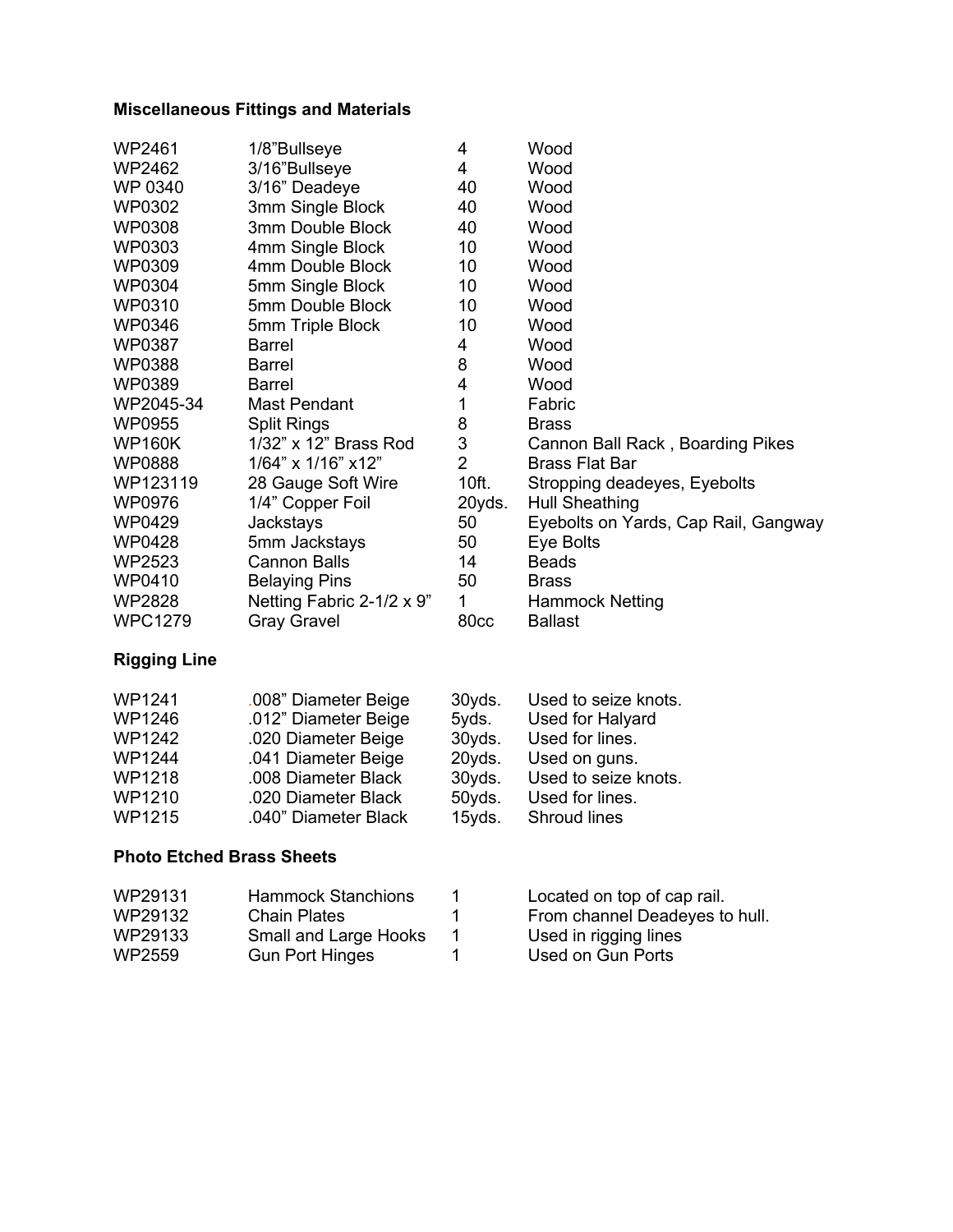#### **Wood Strips**

| $1/32$ " x $1/32$ " x $12$ " |    | Sea Steps                        |
|------------------------------|----|----------------------------------|
| $1/32$ " x $1/16$ " x $12$ " |    | Sea Steps                        |
| $1/32$ " x $3/32$ " x $12$ " |    | Sea Steps                        |
| $1/16$ " x $1/16$ " x $12$ " | 6  | <b>Fighting Top</b>              |
| $1/16 \times 3/32$ " x 12"   |    | Spar Deck; inner wall trim       |
| $1/16$ " x $1/8$ " x 12"     | 9  | <b>Main Cheeks Strips</b>        |
| $1/16$ " x $3/16$ " x 12"    | 15 | Hull Planking                    |
| $1/16$ " x $1/4$ " x $12$ "  | 2  | Diagonal Braces                  |
| $3/32$ " x $3/32$ " x $12$ " |    | Long Gun Axles                   |
| $1/8$ " x $1/4$ " x $12$ "   |    | Cap Rails                        |
| $5/32$ " x $5/32$ " x $12$ " |    | Large Wood Pegs                  |
| $1/32$ " x $1/8$ " x $12$ "  |    | <b>Fighting Top Edge Batten</b>  |
| $3/16$ " x $3/16$ " x $12$ " | 2  | Posts & Topmast                  |
| $1/4$ " x 5/16" x 12"        |    | Keelson Frame, Keelson           |
| $1/4$ " x $1/4$ " x $12$ "   | 2  | Keelson Cap & Outer Hull Fillers |
| $1/4$ " x $1/2$ " x $12$ "   |    | Keel, Mast Foot                  |
| 5/16"x 5/16" x 3"            |    | Topmast                          |
|                              |    |                                  |

#### **Wood Dowels**

| WP5109-8  | 7/16" Diameter x 8"   |
|-----------|-----------------------|
| WP5109-16 | 7/16" Diameter x 16"  |
| WP5104    | 1/4" Diameter x 12"   |
| WP5103    | 3/16" Diameter x 12"  |
| WP5105    | 5/16" Diameter x 18"  |
| WP5102    | 5/32" Diameter x 8"   |
| WP5101-6  | $1/8$ " Diameter x 6" |
| WP5101-18 | 1/8" Diameter x 18"   |

#### **Laser Cut Wood Sheets**

| WP2045-A | 1/16" Basswood Sheet |
|----------|----------------------|
| WP2045-B | 1/16" Basswood Sheet |
| WP2045-C | 1/16" Basswood Sheet |
| WP2045-D | 1/16" Basswood Sheet |
| WP2045-E | 3/32" Basswood Sheet |
| WP2045-F | 1/32" Basswood Sheet |
| WP2045-G | 1/32" Basswood Sheet |
| WP2045-H | 1/8" Plywood Sheet   |
| WP2045-I | 1/8" Plywood Sheet   |
| WP2045-J | 1/16" Basswood Sheet |
| WP2045-K | 1/16" Basswood Sheet |
| WP2045-L | 1/16" Basswood Sheet |
| WP2045-M | 1/16" Basswood Sheet |
| WP2045-N | 1/8 Basswood Sheet   |
| WP2045-O | 1/8 Basswood Sheet   |
| WP2045-P | 5/32" Basswood Sheet |
| WP2045-Q | 3/16" Basswood Sheet |
| WP2045-R | 1/8 Basswood Sheet   |
| WP2045-S | 1/8 Basswood Sheet   |
| WP2045-T | 1/8 Basswood Sheet   |

| Fighting Top                    |
|---------------------------------|
| Spar Deck; inner wall trim      |
| <b>Main Cheeks Strips</b>       |
| Hull Planking                   |
| Diagonal Braces                 |
| Long Gun Axles                  |
| Cap Rails                       |
| Large Wood Pegs                 |
| <b>Fighting Top Edge Batten</b> |
| Posts & Topmast                 |
| Keelson Frame, Keelson          |
| Keelson Cap & Outer Hull Fil    |
| Keel, Mast Foot                 |
| Topmast                         |
|                                 |
|                                 |
|                                 |
| <b>Mast Locating Fixture</b>    |

- Main Mast Topmast, Topsail Yard Topgallant Main Yard Topgallant Yard Royal Yard Deck Posts
- See plan sheets 4 & 5 for descriptions